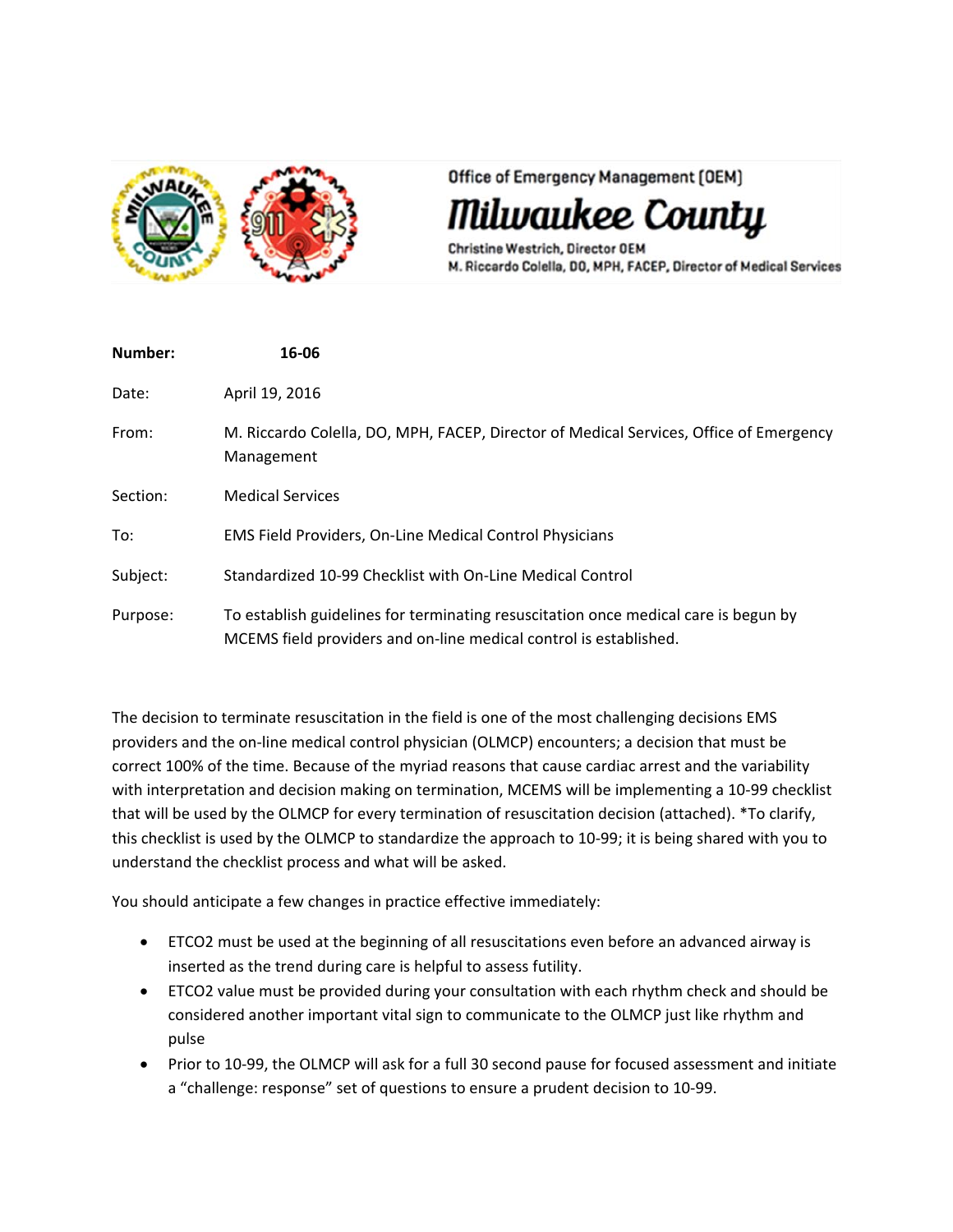The duration of resuscitation may increase to ensure we optimize survival opportunity. Use good crew resource management to ensure quality CPR is performed such as adequate staffing and frequent rotations of CPR functions.

As a reminder, a protocol exists for the MCEMS paramedic to terminate resuscitation for refractory asystole that does not require OLMCP consultation; please use this option when appropriate to avoid unnecessary utilization of the OLMCP.

## http://county.milwaukee.gov/ImageLibrary/User/jspitzer/EMSProtocols/Asystole0209.pdf

Our MCEMS protocols for managing cardiac arrest are fairly detailed and autonomous, unless dynamic changes are occurring that require physician input, please focus the first several minutes of your attention on optimizing resuscitation activity and consult with the OLMCP after an adequate trial of resuscitation has been initiated.

Thanks for your continued commitment to our patients and resources and for our incredible resuscitation outcomes!!!